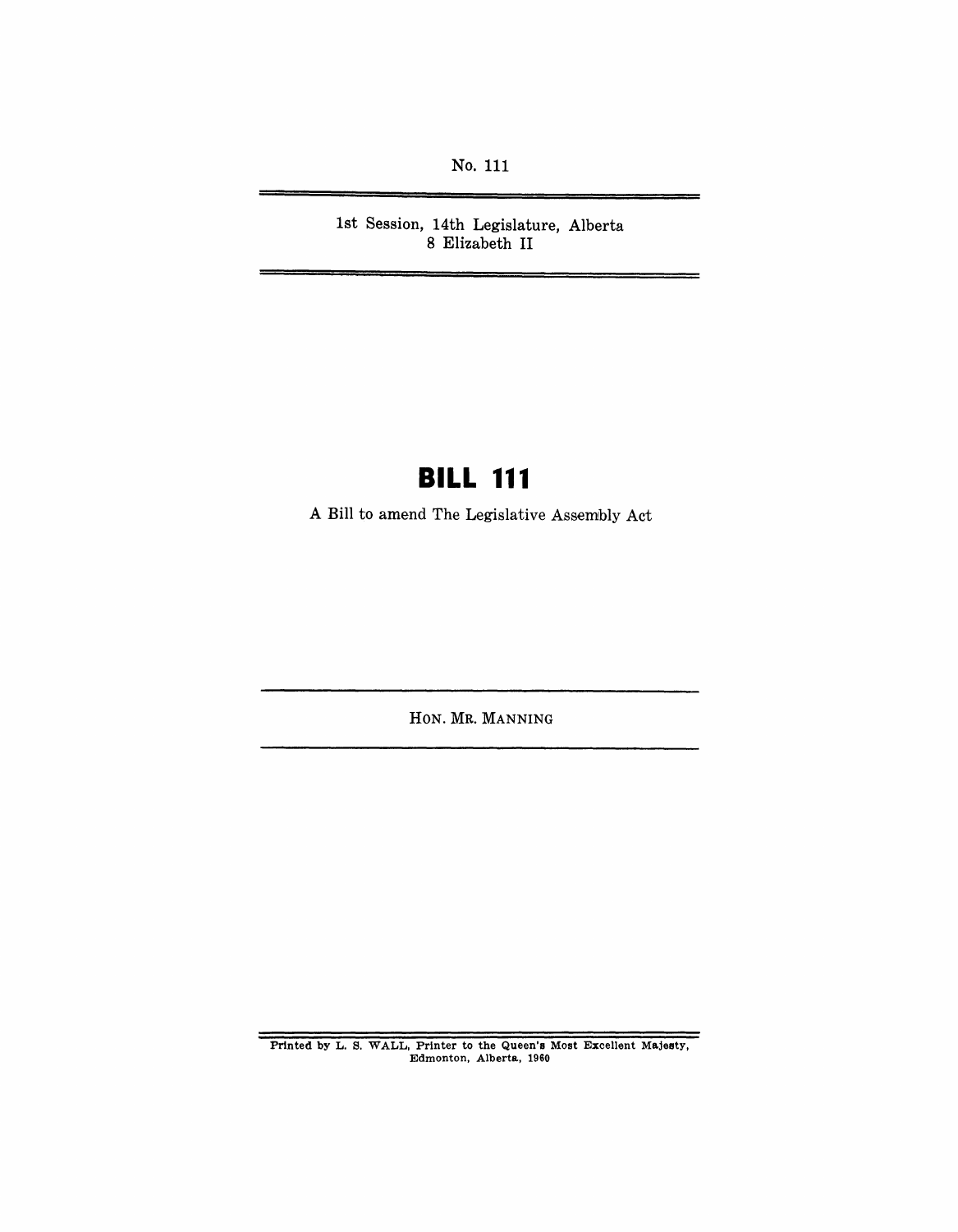#### **Explanatory Note**

2. Section 35 presently reads:

"35. (1) In respect of each session of the Legislative Assembly that<br>is first held in any year there shall be paid to the Speaker and Deputy<br>Speaker such aHowances as are voted by the Legislative Assembly.

(2) There shall be paid to the Speaker as an allowance in respect of each session of the Legislature held in any year after the first session the sum of twenty-five dollars in addition to any other allowance pay-<br>able to h

This section will give statutory recognition to the amounts to be paid to the Speaker and Deputy Speaker. It does not increase or alter these amounts.

3. (a) Section 52, subsection (1) presently reads:

"52. (1) For each session of the Legislative Assembly that is first<br>held in any year, a member of the Legislative Assembly attending<br>the session is allowed and shall be paid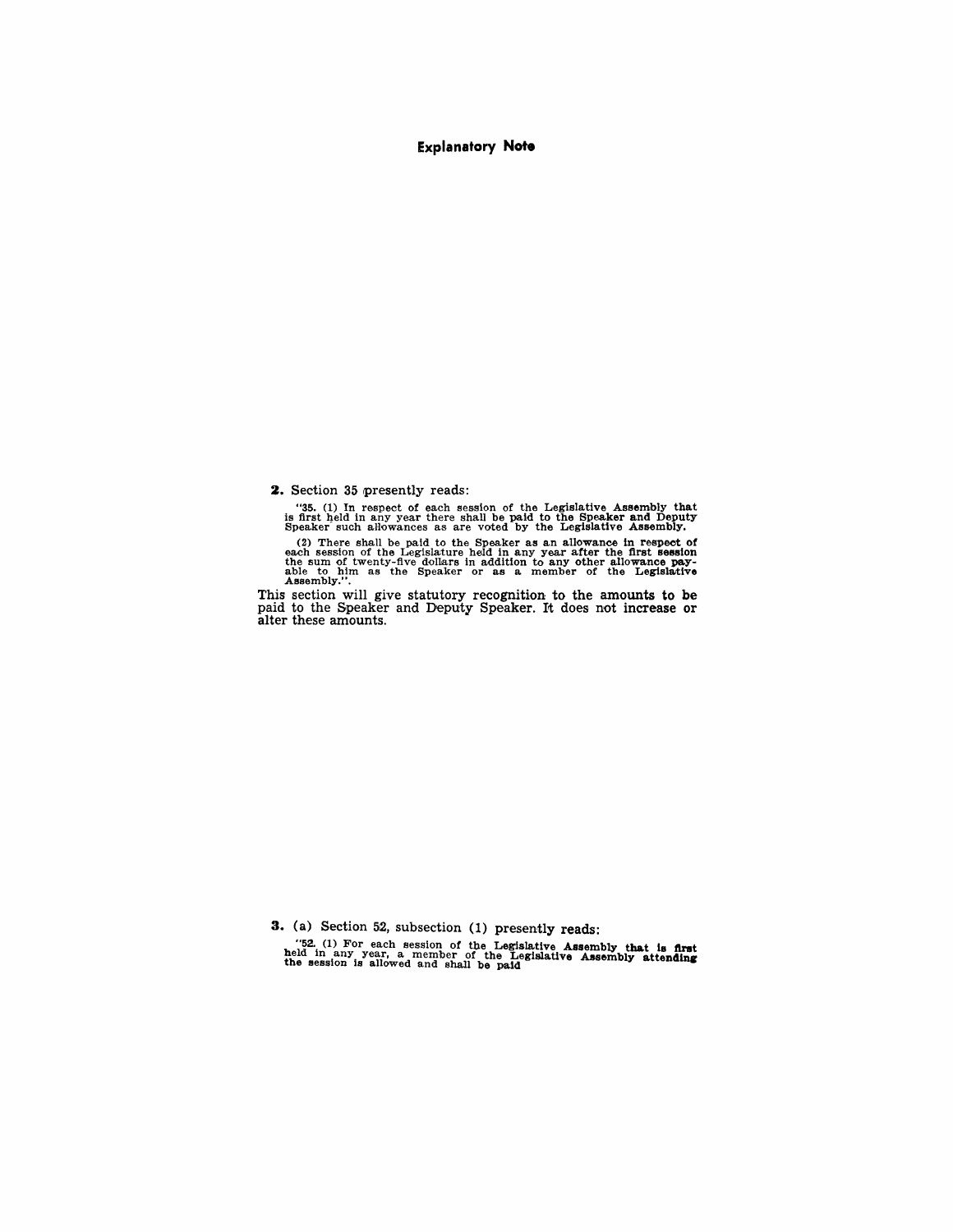### **BILL**

### No. 111 of 1960

An Act to amend The Legislative Assembly Act

#### (Assented to *, 1960)*

HER MAJESTY, by and with the advice and consent of the Legislative Assembly of the Province of Alberta, enacts as follows:

*1. The Legislative Assembly Act,* being chapter 174 of the Revised Statutes, is hereby amended.

2. Section 35 is struck out and the following is sub- ~tituted :

35. (1) In respect of each session of the Legislative Assembly that is first held in any year, there shall be paid rto the Speaker

- (a) a sessional indemnity allowance of four thousand seven hundred and fifty dollars, and
- (b) an expense allowance of two thousand two hundred and fifty dollars for expenses incidental to the discharge of his duties as a member of the Legislative Assembly and as Speaker.

(2) In respect of each session of the Legislative Assembly that is first held in each year, there shall be paid to the Deputy Speaker

- (a) a sessional indemnity allowance of four thousand dollars, and
- (b) an expense allowance of two thousand dollars for expenses incidental to the discharge of his duties as a member of the Legislative Assembly and as Deputy Speaker.

(3) There shall be paid to the Speaker as an allowance in respect of each session of the Legislative Assembly held in any year after the first session the sum of twenty-five dollars in addition to any other allowances payable to him as a member of the Legislative Assembly.

3. Section 52 is amended

(a) by striking out subsection (1) and by substituting the following:

52. (1) For each session of the Legislative Assembly that is first held in any year there shall be paid to each member of the Legislative Assembly attending the session, other than the Speaker or the Deputy Speaker,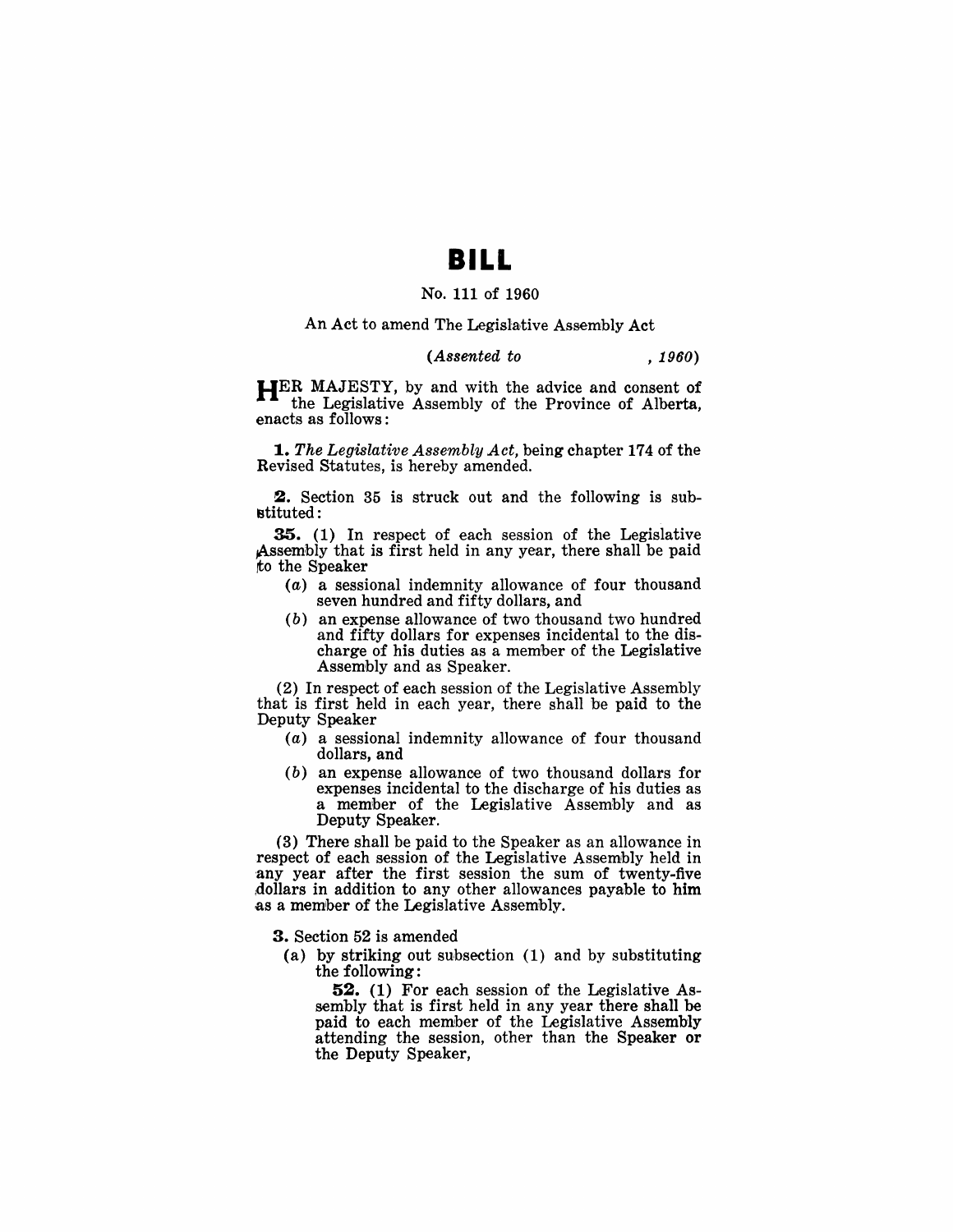(a) a sessional indemnity allowance of two thousand four hundred dollars, and

(b) an expense allowance of one thousand two hundred dollars for expenses incidental to the duties of a member of the Legislative Assembly."

(b) Subsection (2) relating to deductions from allowances is amended to relate to the Speaker's and Deputy Speaker's allow-<br>ances. Subsection (2) reads in part:

- "(2) Notwithstanding the provisions of subsection  $(1)$ ,
- "(a) deductions shall be made at the rate of fourteen dollars per day from the sessional indemnity allowance, and at the rate of seven dollars per day from the expense allowance, for each day in excess of five days on whi
	- (i) a sitting of the Legislative Assembly is held, and
	- (ii) the member does not attend the sitting or a meeting of some committee thereof,
	- except where illness, which shall be certified by a qualified medical practitioner, is the cause of the absence,"

(c) Section 52, subsection (5) presently reads:

"(5) The annual compensation to be paid to the President of the Executive Council shall be thirteen thousand dollars, and the annual compensation to be paid to each other member of the Executive Council who is the head of

(d) Section 52, subsection  $(6)$  presently reads:

"(6) In each year there shall be paid to the recognized leader of Her Majesty's loyal opposItion such allowance as may be voted by the Legislative As,sembly."

4. (1) Amendments relating to Members' allowances are made effective at the beginning of the Session.

!(2.) Amendments relating to' compensation of mem!bers **of** the Executive Oouncil are made effective at the beginning of the fiscal year.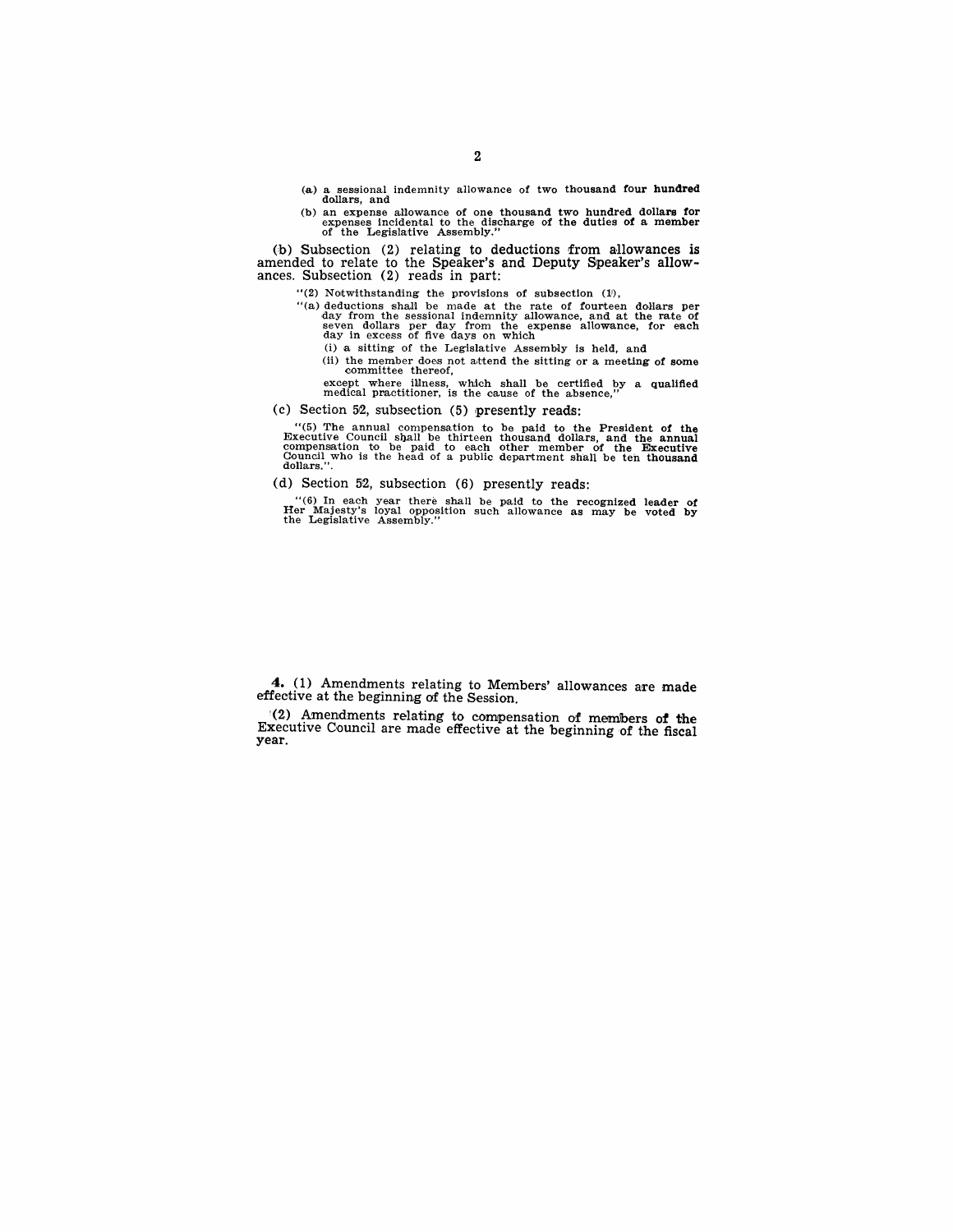- (a) a sessional indemnity allowance of three thousand dollars, and
- *( b* ) an expense allowance of one thousand five hundred dollars for expenses incidental to the discharge of the duties of a member of the Legislative Assembly.
- (b) as to subsection (2)
	- ( i) by adding immedia tely after the words and figure "of subsection (1)" the words and figures "or of subsection 35",
	- (ii) by striking out the word "seven" in clause  $(a)$ and by substituting the word "nine",
- (c) as to subsection (5),
	- (i) by striking out the word "thirteen" and by substituting the word "fourteen",
	- (ii) by striking out the word "ten" and by substituting the word "eleven",
- (d) by striking out subsection (6) and by substituting the following:

(6) In each year there shall be paid to the recognized leader of Her Majesty's loyal opposition such allowance as may be voted by the Legislative Assembly and where there is no recognized leader

- $(a)$  if any of the members sitting in opposition are formed into groups recognized by the Speaker, an allowance may be voted and paid to the leader of each such group, or
- (b) if none of the members sitting in opposition are formed into any group recognized by the speaker, an allowance may be voted and paid to each member sitting in opposition.

4. (1) This Act comes into force on the day upon which it is assented to and upon so coming into force this Act, except clause (c) of section 3, shall be deemed to have been in force at all times on and after the eleventh day of Febru- .ary, 1960.

(2) Clause (c) of section 3 is effective on and after the first day of April, 1960.